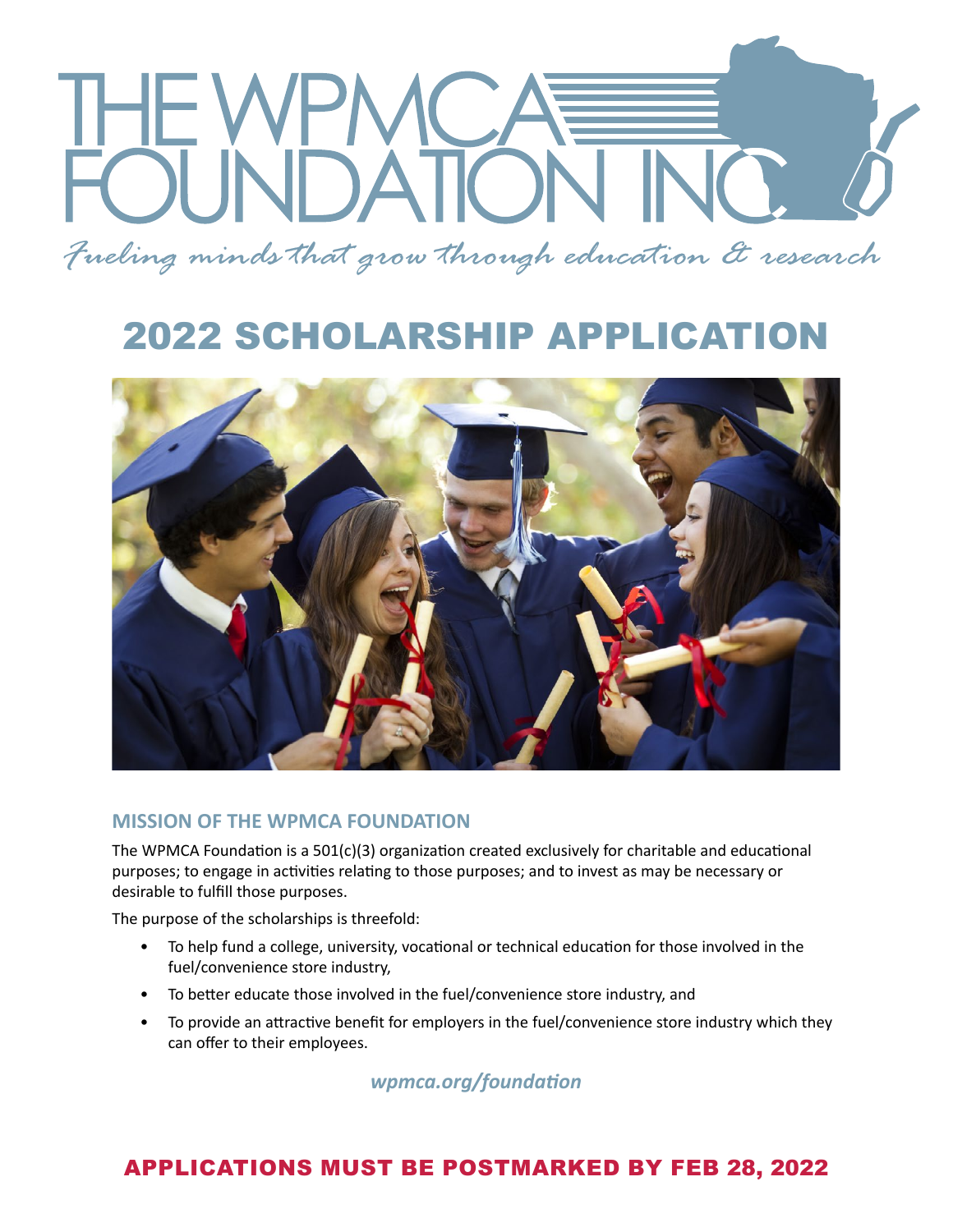#### **ABOUT THE PROGRAM**

The leadership of the Wisconsin Petroleum Marketers & Convenience Store Association (WPMCA) created The WPMCA Foundation to *"fuel minds that grow through education & research."* The WPMCA Foundation was established as a non-profit 501(c)(3) Corporation to further these principles and provides scholarship awards to students attending college, technical or vocational programs at any accredited post-secondary institution. Contributions to the WPMCA Foundation are tax deductible to the extent they meet the requirements of Federal and State tax laws.

#### **AWARDS**

A limited number of scholarships will be awarded each year to selected students. If the student meets eligibility requirements, the scholarship can be renewed. Awards will be granted without regard to race, color, religion, sex, disability, or national origin. In 2022, two \$1,000 scholarships will be awarded, each renewable for a total of four years if eligibility requirements are met and the attendee is enrolled in school.

#### **ELIGIBILITY**

Applicants must be both:

- A WPMCA member employee, or a child of a WPMCA member employee.
- A high school senior or graduate, or college student, who is enrolled or will be enrolled in a full-time undergraduate or graduate course of study at an accredited public or private two or four-year college, university, or vocational/technical school.

#### **APPLICATIONS**

Interested students must complete the WPMCA Scholarship Foundation Application and mail it with supporting documents and along with a current transcript of grades to WPMCA, postmarked or emailed no later than February 28, 2022. All information received is considered confidential and is reviewed only by the Foundation's Scholarship Committee.

#### **SELECTION OF RECIPIENTS**

Scholarship recipients are selected after a careful review of academic accomplishments, outside activities showing leadership and community involvement, the applicant's statement of education and career goals, and the evaluation by a teacher, counselor or supervisor. Scholarship recipients will be notified of their award by April 30, 2022.

#### **REQUIRED DOCUMENTS**

- **• Completed scholarship application (pages 3–5).**
- **• Transcript of high school or college grades and SAT and/or ACT scores (if applicable).**
- **• Academic or professional letter of recommendation from a source not related to you.**
- **• 250–500 word essay that describes how the fuel/convenience store industry relates to your proposed field of study and your overall career objectives.**
- **• 250–500 word autobiographical essay which describes your strengths, areas of improvement, work experience, extracurricular interests, or any other information you would like the Scholarship Selection Committee to know.**

#### **AWARD PAYMENT**

Scholarship money is paid two times each year in equal installments. Each check is sent once the WPMCA Foundation, Inc. office receives notification of registration for the upcoming semester or quarter. Students must be registered on a full-time basis as determined by the institution they are attending. Checks will be mailed to recipient's home address and will be payable jointly to the recipient and the school.

#### **PROBATION AND SUSPENSION**

Each student is expected to maintain a cumulative grade point average (GPA) of 3.0 or above. If a GPA falls below 3.0, the student is placed on academic probation. The first half-year portion of the upcoming scholarship year is still paid while on probation. If the GPA during that semester is 3.0 or above, the second half-year payment will be awarded. The cumulative GPA will again be reviewed at the end of the school year.

If the GPA of a student in the semester following being placed on probation is less than 3.0, the student is placed on involuntary suspension, and the second half of that year's scholarship will not be paid. Suspension time cannot last longer than three cumulative years. The student may regain active status by providing transcripts showing his/her GPA is at 3.0 or higher.

#### **REVISIONS**

WPMCA reserves the right to review the terms and conditions of this scholarship program and to make changes at any time including termination of the program. Previously approved scholarship awards will not be affected by subsequent changes to the program.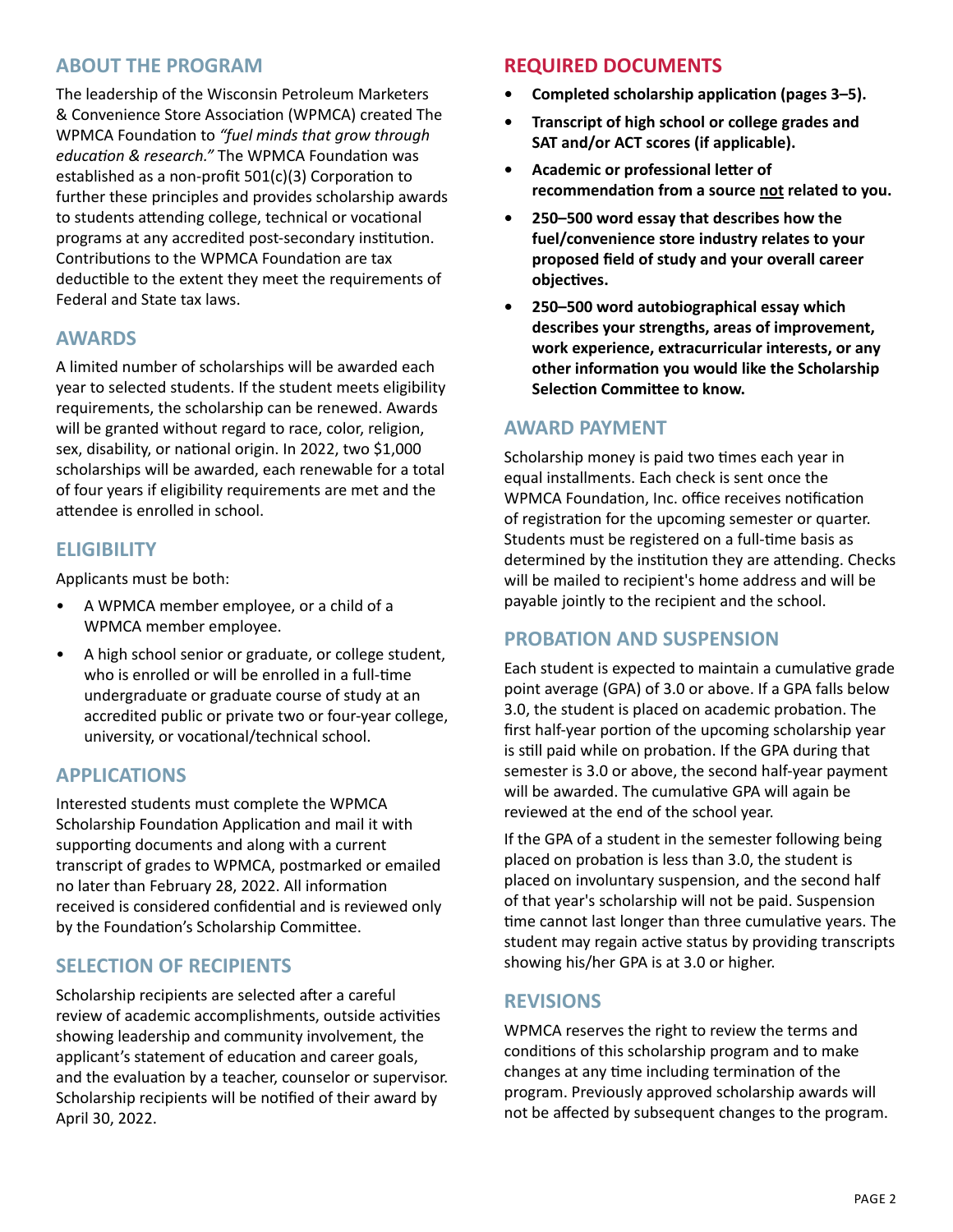| <b>2022 WPMCA FOUNDATION SCHOLARSHIP APPLICATION</b> |  |  |  |  |
|------------------------------------------------------|--|--|--|--|
|------------------------------------------------------|--|--|--|--|

*Fill in as much information as possible. If a question is not applicable, mark it "N/A"*

#### **APPLICANT INFORMATION**

| APPLICANT NAME                                                                                                                              |                                                                                                                                   |
|---------------------------------------------------------------------------------------------------------------------------------------------|-----------------------------------------------------------------------------------------------------------------------------------|
| <b>HOME ADDRESS</b><br>,我们也不能会有什么。""我们的人,我们也不能会有什么?""我们的人,我们也不能会有什么?""我们的人,我们也不能会有什么?""我们的人,我们也不能会有什么?""                                    |                                                                                                                                   |
|                                                                                                                                             |                                                                                                                                   |
| <b>WPMCA MEMBER EMPLOYEE ELIGIBILITY</b>                                                                                                    |                                                                                                                                   |
|                                                                                                                                             | JOB TITLE<br><u> Alexandria de la contrada de la contrada de la contrada de la contrada de la contrada de la contrada de la c</u> |
|                                                                                                                                             |                                                                                                                                   |
|                                                                                                                                             |                                                                                                                                   |
| <b>APPLICANT FINANCES</b>                                                                                                                   |                                                                                                                                   |
|                                                                                                                                             |                                                                                                                                   |
|                                                                                                                                             |                                                                                                                                   |
|                                                                                                                                             |                                                                                                                                   |
|                                                                                                                                             |                                                                                                                                   |
| <b>FAMILY FINANCES</b>                                                                                                                      |                                                                                                                                   |
| <u> 1989 - Johann Stein, mars an deutscher Stein und der Stein und der Stein und der Stein und der Stein und der</u><br>MOTHER'S NAME       | <u> 1980 - Jan Sterlinger, fransk politiker (d. 1980)</u><br><b>JOB TITLE</b>                                                     |
|                                                                                                                                             |                                                                                                                                   |
|                                                                                                                                             |                                                                                                                                   |
|                                                                                                                                             | <b>JOB TITLE</b>                                                                                                                  |
|                                                                                                                                             | PHONE NUMBER                                                                                                                      |
| SUPERVISOR'S NAME<br><u> 1989 - Johann Stoff, deutscher Stoffen und der Stoffen und der Stoffen und der Stoffen und der Stoffen und der</u> | LENGTH OF EMPLOYMENT [1999] THE RESERVE THE RESERVE THAT A RESERVE THE RESERVE THAT A RESERVE THAT A RESERVE T                    |
|                                                                                                                                             |                                                                                                                                   |
| <b>SCHOLARSHIPS AND OTHER CIRCUMSTANCES</b>                                                                                                 |                                                                                                                                   |

NAMES AND AMOUNTS OF OTHER SCHOLARSHIPS RECEIVED

LIST ANY UNUSUAL CIRCUMSTANCES THAT HAVE AFFECTED YOUR FINANCES, EDUCATION, COMMUNITY, OR WORK EXPERIENCES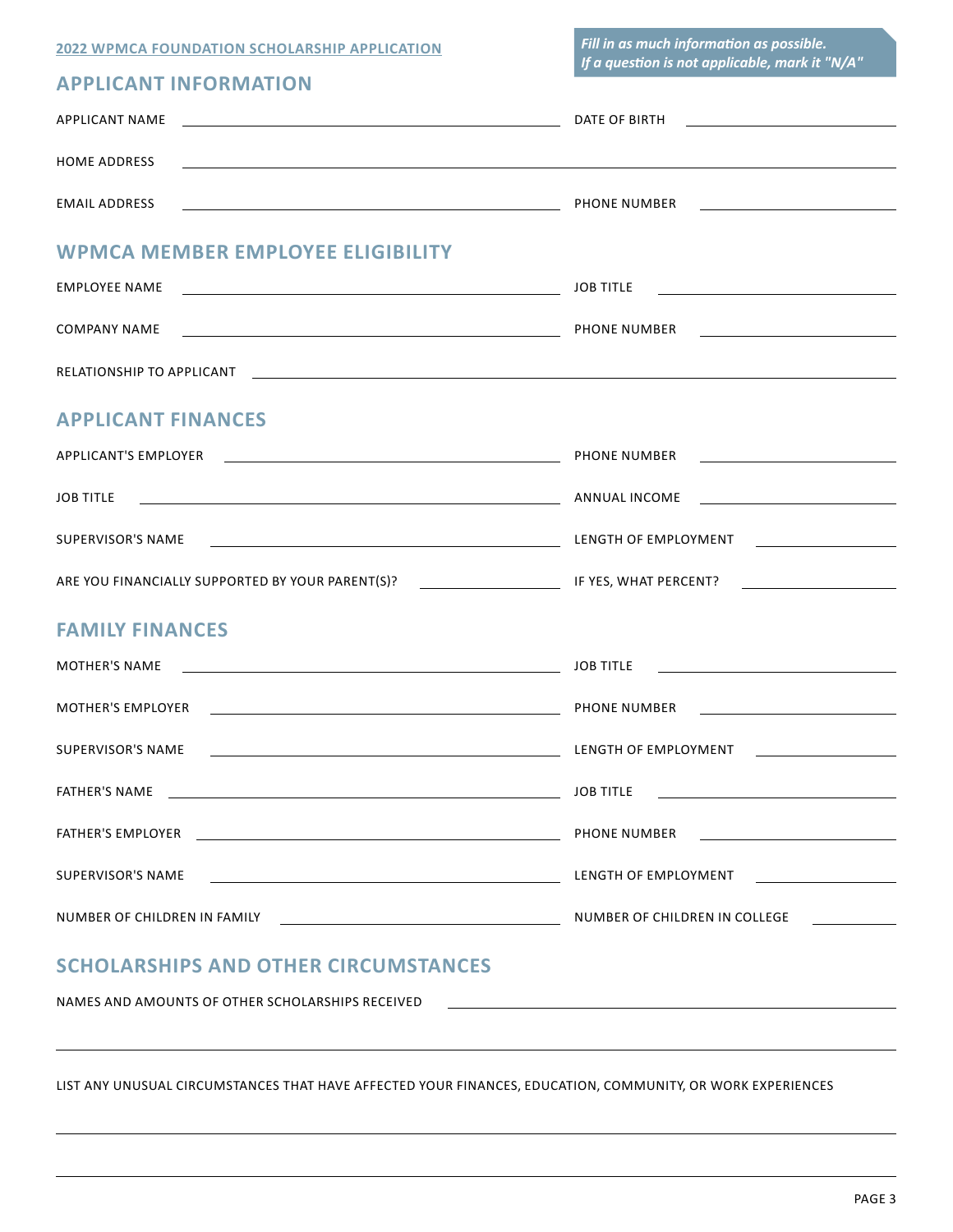**2022 WPMCA FOUNDATION SCHOLARSHIP APPLICATION**

#### **SECONDARY EDUCATION**

| HIGH SCHOOL                                                                                                         | the contract of the contract of the contract of the contract of the contract of |  |
|---------------------------------------------------------------------------------------------------------------------|---------------------------------------------------------------------------------|--|
| CUMULATIVE GRADE POINT AVERAGE                                                                                      |                                                                                 |  |
|                                                                                                                     |                                                                                 |  |
| <b>POST-SECONDARY EDUCATION (COMPLETED)</b>                                                                         |                                                                                 |  |
| <b>SCHOOL NAME</b>                                                                                                  |                                                                                 |  |
|                                                                                                                     |                                                                                 |  |
|                                                                                                                     |                                                                                 |  |
|                                                                                                                     |                                                                                 |  |
|                                                                                                                     |                                                                                 |  |
|                                                                                                                     |                                                                                 |  |
| <b>POST-SECONDARY EDUCATION (PLANNED OR IN PROGRESS)</b>                                                            |                                                                                 |  |
|                                                                                                                     |                                                                                 |  |
|                                                                                                                     |                                                                                 |  |
|                                                                                                                     |                                                                                 |  |
| IF SCHOOL IS A PUBLIC INSTITUTION, APPLICANT WILL PAY: $\Box$ IN-STATE RESIDENT TUITION $\Box$ OUT-OF-STATE TUITION |                                                                                 |  |
| $\Box$ LIVE ON CAMPUS $\Box$ LIVE OFF CAMPUS<br><b>APPLICANT WILL:</b>                                              | $\Box$ COMMUTE FROM HOME                                                        |  |
|                                                                                                                     |                                                                                 |  |
| <b>EMPLOYMENT EXPERIENCE</b>                                                                                        |                                                                                 |  |
| LIST ALL WORK EXPERIENCE DURING THE PAST FOUR YEARS INCLUDING DATES EMPLOYED, HOURS PER WEEK, AND INCOME            |                                                                                 |  |
|                                                                                                                     |                                                                                 |  |
|                                                                                                                     |                                                                                 |  |
|                                                                                                                     |                                                                                 |  |
|                                                                                                                     |                                                                                 |  |
|                                                                                                                     |                                                                                 |  |
|                                                                                                                     |                                                                                 |  |
|                                                                                                                     |                                                                                 |  |
|                                                                                                                     |                                                                                 |  |